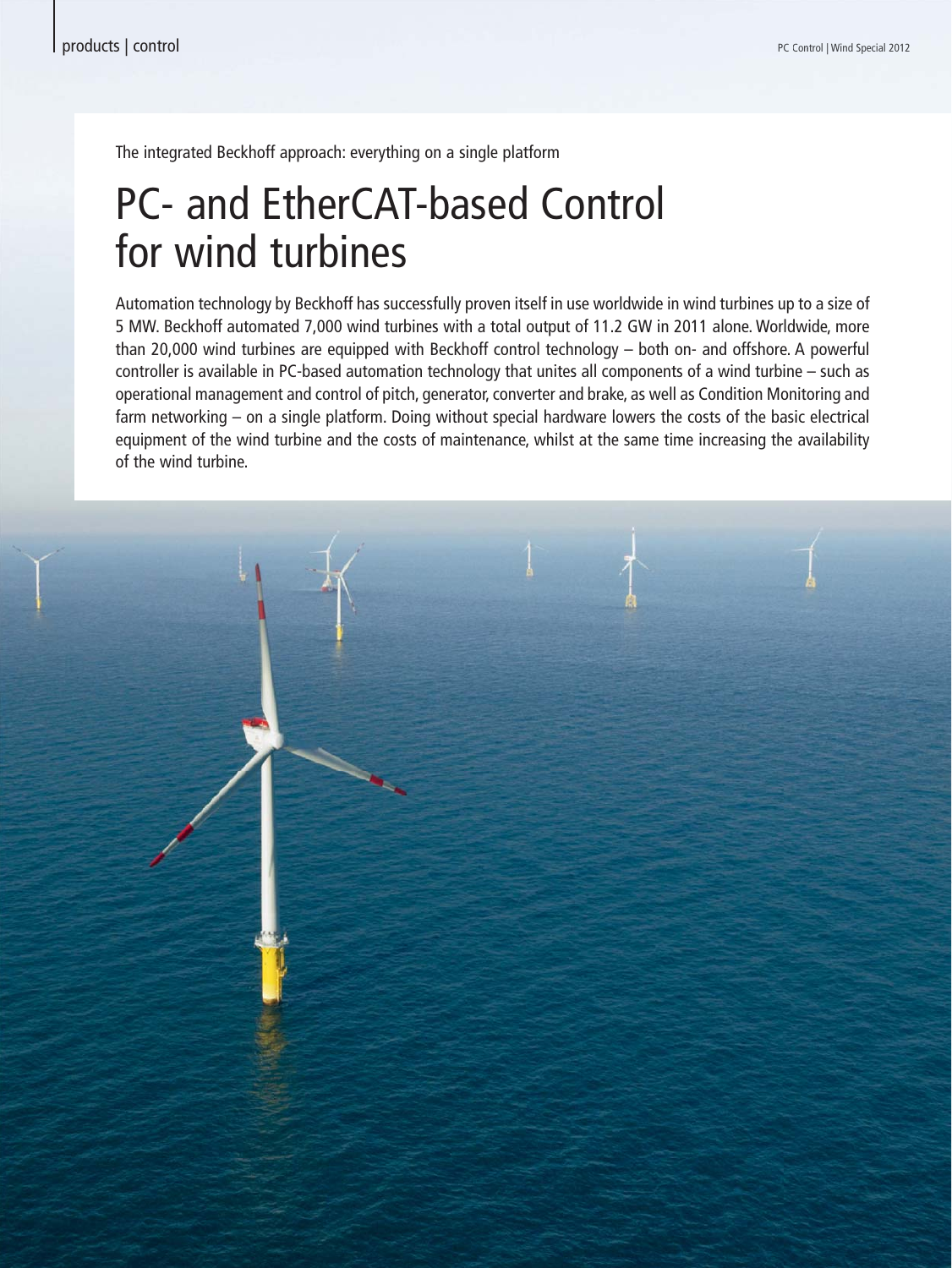

**A powerful controller is available in PC-based A automation technology that unites all compo-a nents of a wind turbine – such as operational n management and control of pitch, generator, m converter and brake, as well as Condition c Monitoring and farm networking – on a single M platform. p**

The open, scalable automation software TwinCAT forms the core of the PCbased control platform. TwinCAT offers the user a high degree of freedom in choosing his programming language: in addition to the object orientated extensions of IEC 61131-3, C and C++ are now also available as programming languages for real-time applications. With the integration of Matlab®/ Simulink®, TwinCAT can also be used for plant simulation, for example for load calculation.

### Open control technology offers investment security and reduces hardware and engineering costs

PC- and EtherCAT-based control technology from Beckhoff is characterised by its variety of hardware and software interfaces. Openness is the basis of the system concept at Beckhoff and aims at the integration of functions such as visualisation, safety technology and measuring technology, and of third-party software. In addition, the smooth interaction of the Beckhoff technology with industrial communication standards such as IEC 61400-25, Ethernet TCP/IP or OPC guarantees high investment security for the user.

The openness of the Beckhoff control architecture fits the requirement profile of the wind power industry perfectly: performance-related scalability, maximum flexibility in controller design and a high degree of integration. The functional range of the control platform, which, apart from sequence control, also encompasses visualisation, safety chain and Condition Monitoring, ensures the efficient interaction of all system components and optimises the performance of the wind turbine. Beyond that, dispensing with special hardware leads to a leaner control architecture and to lower engineering expenditure. This results in a significant reduction in costs and corresponding competitive advantages. Interfaces for all common fieldbus systems and the large signal variety of the Beckhoff I/O systems cover all types of signals and fieldbuses that are relevant to wind power.

### High degree of integration optimises the controller and lowers the operating costs of wind turbines.

Based on PC and EtherCAT technology, Beckhoff supplies a universal platform for all control requirements in wind turbines: all procedures are automated on the Industrial PC with directly connected Beckhoff I/O system and the TwinCAT automation software: from the operational management and control of pitch, converter, gearbox and brakes to the visualisation and farm networking. EtherCAT offers full Ethernet compatibility and outstanding real-time characteristics. Beyond that, the fast communication system is characterised by flexible topology and simple handling. Lower-level fieldbuses such as CANopen,

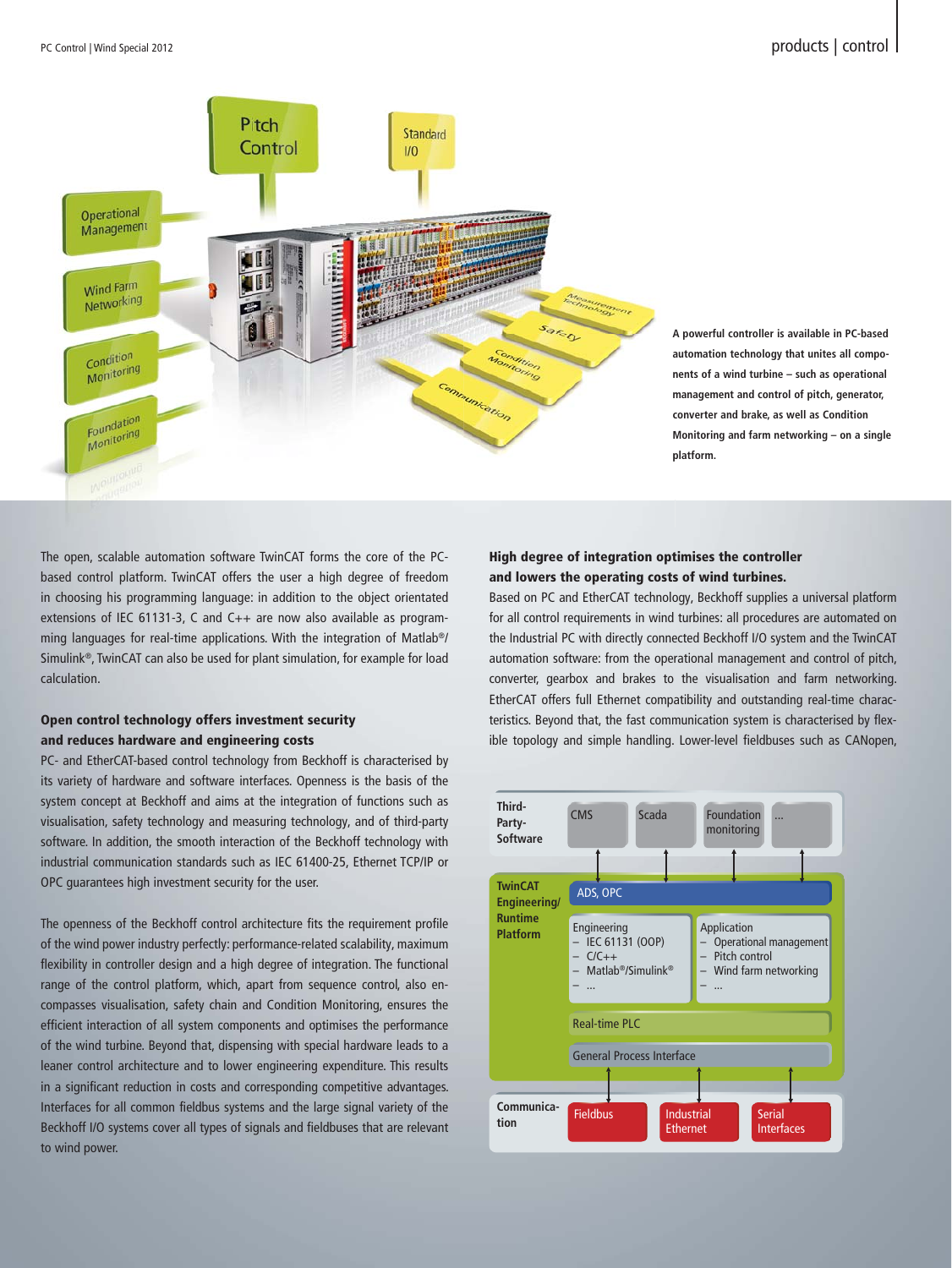Fther**CAT.** 

## Pitch control

Collective control



Embedded PC, EtherCAT Terminals

### Individual pitch



PROFIBUS and Ethernet TCP/IP can be relocated to the field via fieldbus master or slave terminals for the control of subsystems. Software libraries and hardware components specially developed for the wind power industry round off the wide range of solutions from Beckhoff.

The Beckhoff standard controller for a wind turbine consists of an Embedded PC as the master computer, EtherCAT as the communication system, the Bus or EtherCAT Terminals and the TwinCAT automation software. The converter, the I/O system in the nacelle and the pitch controller in the hub are connected to the master controller via EtherCAT or another fieldbus system. Safety technology and Condition Monitoring are integrated into the terminal strand via corresponding I/O modules. A separate CPU can thus be dispensed with. Through the use of EtherCAT as the universal fieldbus system, communication becomes much faster and simpler and the project engineering, programming and cabling of the wind turbine are simplified. The central Embedded PC acquires and processes all data, checks the feed-in and communicates with the central control room via Ethernet.

#### Ultra-fast wind farm networking

Wind farm networking with EtherCAT is not only faster compared to conventional IP solutions, but also offers cost benefits by dispensing with switches or hubs. With the EL3773 EtherCAT Power Measurement Terminal integrated in the automation system, momentary current and voltage values can be measured at up to 10,000 samples/s. Using the EtherCAT Distributed Clocks, the measured values of all wind turbines and the measurement at the point of common coupling can be synchronised to a timeframe smaller than 1 μs. The physical layer can be used for both Ethernet TCP/IP and for EtherCAT. The existing Ethernet infrastructure (fibre-optic technology) can be used over distances of up to 20 km without loss of speed. TwinCAT supports the standardised IEC 61400-25 communication protocol for wind turbines, which simplifies the monitoring and control of heterogeneous wind farms, including the connection to the electricity supplier.

> Further Information: www.beckhoff.com/Wind